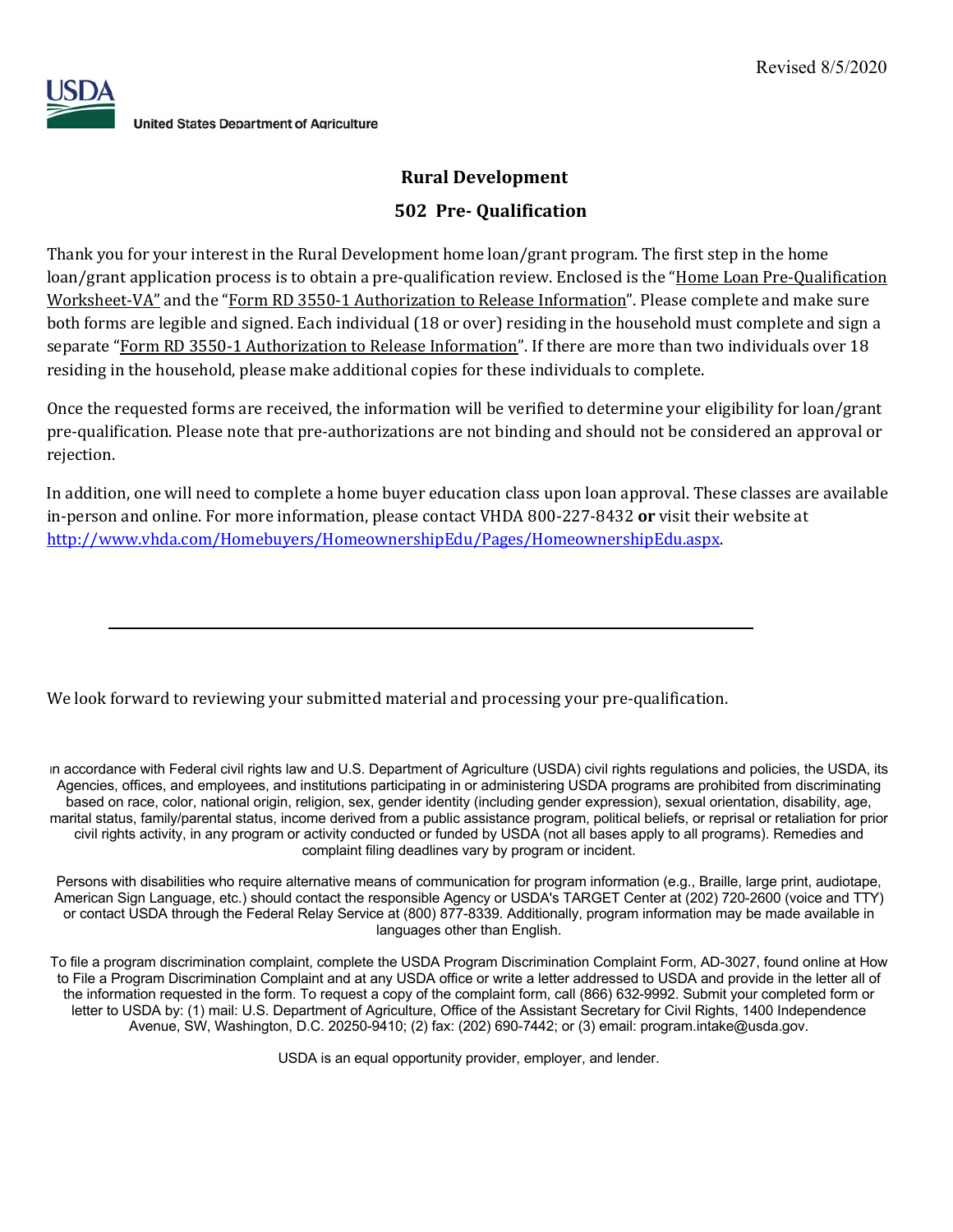## **Indicators of Unacceptable Credit**

**Little or no credit history.** The lack of credit history on the credit report may be mitigated if the applicant can document a willingness to pay recurring debts through other acceptable means such as third party verifications or canceled checks. *Due to impartiality issues*, third party verifications from relatives of household members are not permissible.

Payments on any installment account where the amount of the *delinquency* **exceeded one installment for more than 30 days within the last 12 months**.

Payments on any revolving account which was delinquent for more than 30 days on two or more occasions within the last **12 months.**

A **foreclosure** that has been completed within the last **36 months**.

An **outstanding Internal Revenue Service** (IRS) tax lien or any other outstanding tax liens with **no satisfactory arrangement for payment**.

**Two or more rent** or **mortgage** payments paid **30 or more days late** within the last **2 years**. If the applicant has experienced no other credit problems in the past 2 years, only 1 year of rent history will be evaluated. This requirement may be waived if the program loan will reduce shelter costs significantly and contribute to improved repayment ability.

**Outstanding collection accounts** with a record of irregular payments with no satisfactory arrangements for repayment, or **collection accounts** that were paid in full within the last **6 months**, unless the applicant had been making regular payments previously.

**Non-Agency debts written off** within the last **36 months**, unless the debt was **paid in full at least 12 months ago**.

## *Agency debts that were debt settled within the past 36 months, or are being considered for debt settlement.*

**Delinquency** on a **federal debt**.

A **court-created** or **court-affirmed obligation** or **judgment** caused by nonpayment that is currently outstanding or has been outstanding within the last **12 months**, *except*:

- ◇ A *bankruptcy* in which:
	- ◆ Debts were discharged more than 36 months prior to the date of application; or
	- ◆ Where one successfully completed a bankruptcy debt restructuring plan and has demonstrated a
	- willingness to meet obligations when due for the 12 months prior to the date of application.
- ◇ A *judgment* satisfied more than 12 months before the date of application.

**An applicant with an outstanding judgment obtained by the United States in a Federal court, other than the United States Tax Court, is** *not* **eligible for a Section 502 loan. This requirement is statutory and cannot be waived.**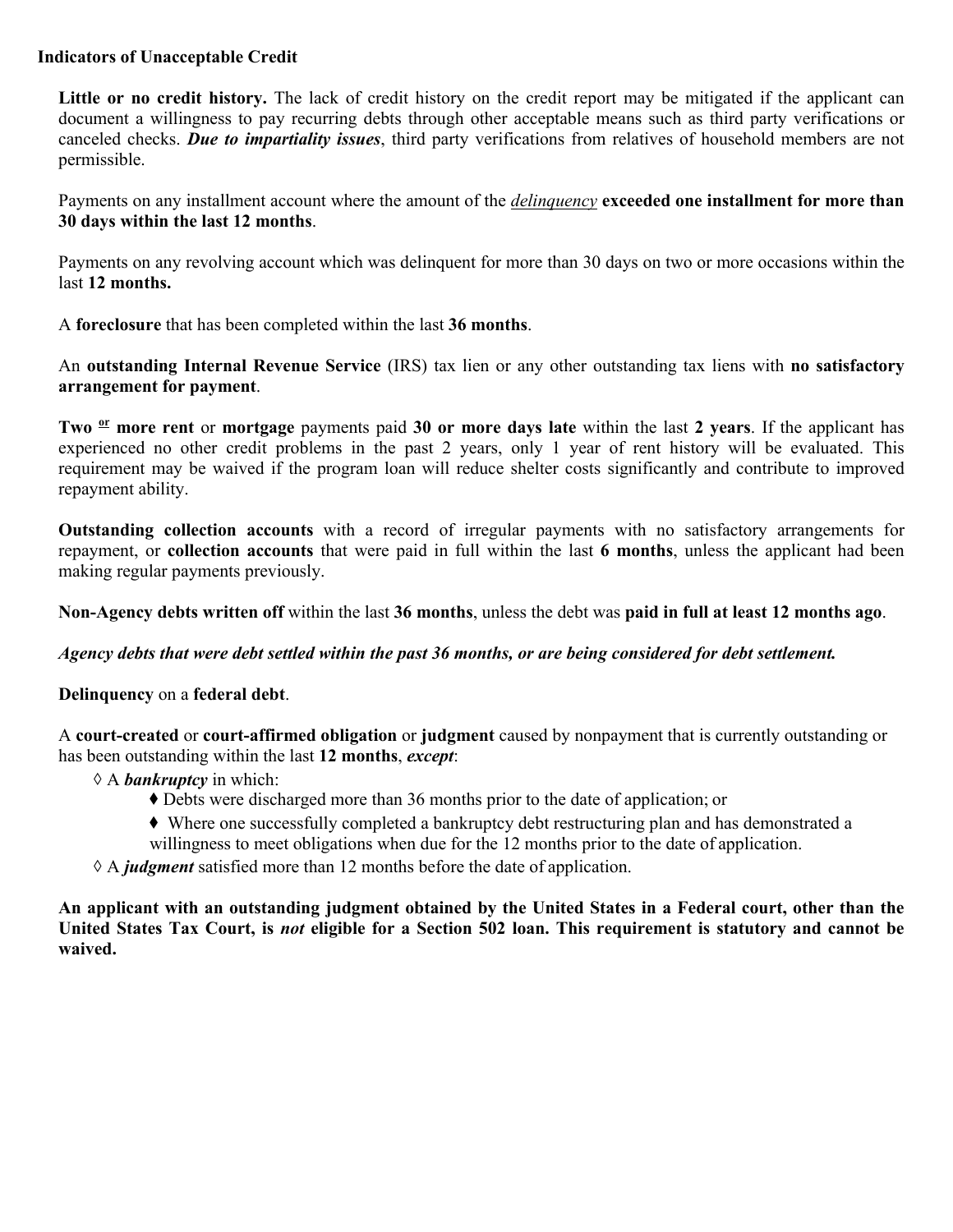Do you have any outstanding judgments against you or judgments that have not been paid off for one (1) year? Yes No

| Have you been foreclosed on in the last three $(3)$ years?                                                    | $Yes$ No $\_\_$    |
|---------------------------------------------------------------------------------------------------------------|--------------------|
| Have you filed bankruptcy in the last three $(3)$ years?                                                      | $Yes$ No $\_\_$    |
| If yes, please complete the following: Chapter filed: 7____13____Date discharged _______                      |                    |
| Do you have any outstanding collection accounts?                                                              | $Yes$ No $\_\_\_\$ |
| Have you been more than thirty (30) days late on any payments in the past two (2) years? Yes $\_\_$ No $\_\_$ |                    |
|                                                                                                               |                    |

If you answered "yes" to any of the above questions, we recommend you contact a credit counselor. Dial 211 or visit https://211virginia.org/consumer/index.php for information on counselors in your area.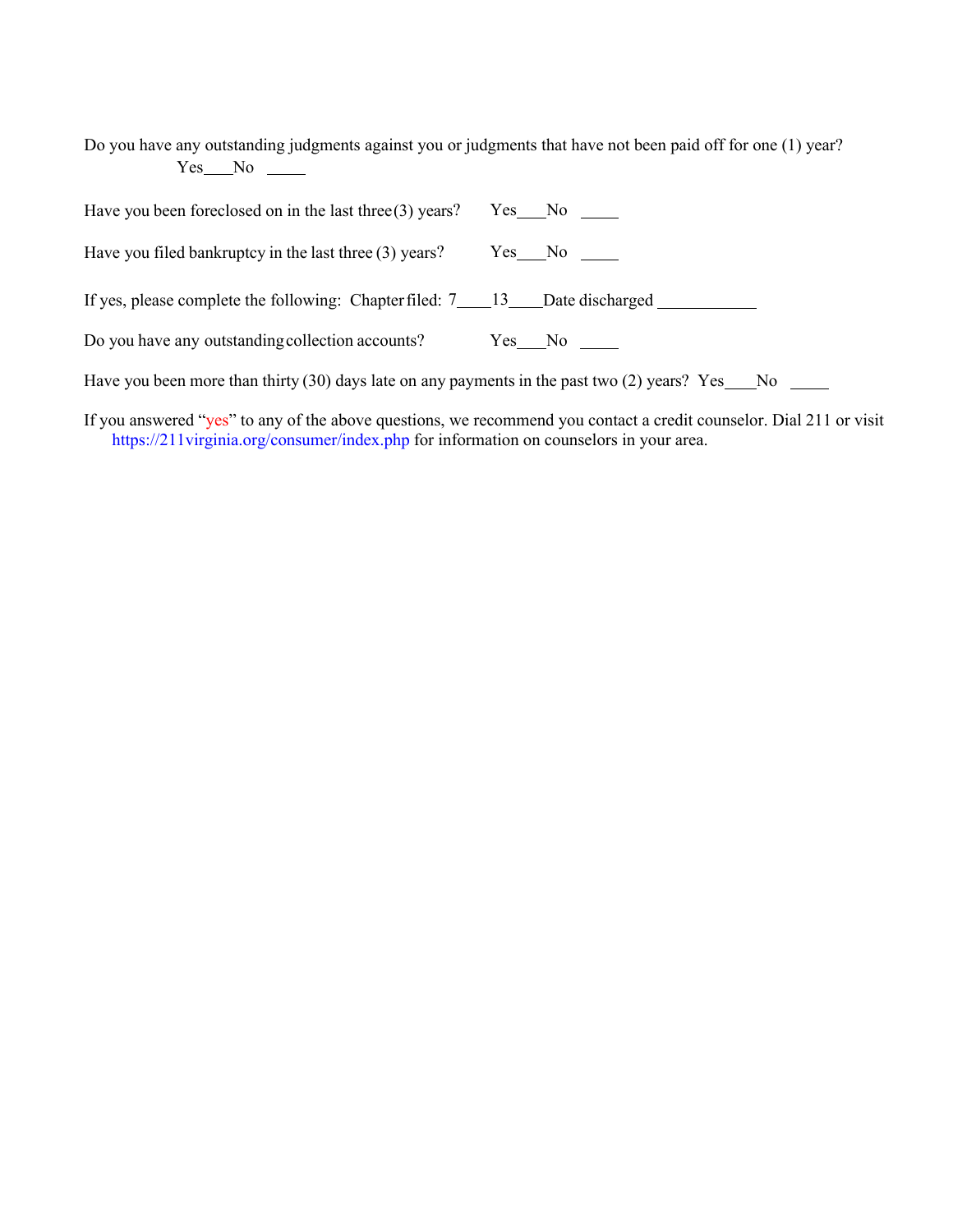

Date Received **Date Entered into UNIFI\_** 

| nent                                                                                                                                                                                                                                                                                                                                                                                                    |                                                                                       | Home Loan Pre-Qualification Worksheet - VA                                                             |            |  |  |  |  |  |  |
|---------------------------------------------------------------------------------------------------------------------------------------------------------------------------------------------------------------------------------------------------------------------------------------------------------------------------------------------------------------------------------------------------------|---------------------------------------------------------------------------------------|--------------------------------------------------------------------------------------------------------|------------|--|--|--|--|--|--|
|                                                                                                                                                                                                                                                                                                                                                                                                         |                                                                                       | This PRE-QUALIFICATION is for INFORMATION ONLY and DOES NOT constituate an application for assistance. |            |  |  |  |  |  |  |
|                                                                                                                                                                                                                                                                                                                                                                                                         | Complete this page and sign the attached release.                                     |                                                                                                        |            |  |  |  |  |  |  |
|                                                                                                                                                                                                                                                                                                                                                                                                         | Send to the applicable servicing office serving the county where the home is located. |                                                                                                        |            |  |  |  |  |  |  |
| The purpose of this request is $\perp$<br>$\Box$ Home Purchase or<br>Home Repair   County<br>$\perp$ a homeowner $\lfloor \_\_\ \rfloor$ living with relative $\vert$<br>I am currently $l$<br>$renting \; \xi$<br>(month)<br>$\bullet$<br>Have you ever had a loan or grant from USDA Rural Development or FmHA? L<br>Yes<br><b>No</b><br>٠<br><b>Applicant</b><br><b>Co-Applicant</b> (if applicable) |                                                                                       |                                                                                                        |            |  |  |  |  |  |  |
|                                                                                                                                                                                                                                                                                                                                                                                                         | Name                                                                                  |                                                                                                        | Name       |  |  |  |  |  |  |
|                                                                                                                                                                                                                                                                                                                                                                                                         | E-mail                                                                                |                                                                                                        | E-mail     |  |  |  |  |  |  |
|                                                                                                                                                                                                                                                                                                                                                                                                         | Social Security #                                                                     |                                                                                                        | SS#        |  |  |  |  |  |  |
|                                                                                                                                                                                                                                                                                                                                                                                                         | <b>DOE</b>                                                                            |                                                                                                        | <b>DOB</b> |  |  |  |  |  |  |
|                                                                                                                                                                                                                                                                                                                                                                                                         | <b>Current Street Address</b>                                                         |                                                                                                        | Street     |  |  |  |  |  |  |
|                                                                                                                                                                                                                                                                                                                                                                                                         | City, State, Zip                                                                      |                                                                                                        | C/S/Z      |  |  |  |  |  |  |

| Work | or preterred | Work | or preferred |
|------|--------------|------|--------------|
|      |              |      |              |

Phone(s): Home Preferred Preferred Home Preferred Preferred  $\Box$ 

 $\begin{array}{|c|c|c|c|}\n\hline\n\text{Cell} & \text{or preferred} & \text{Cell} & \text{or preferred} & \text{or preferred} & \text{or} & \text{or preferred} & \text{or} & \text{or generated} & \text{or} & \text{or generated} & \text{or} & \text{or generated} & \text{or} & \text{or generated} & \text{or} & \text{or generated} & \text{or} & \text{or} & \text{or generated} & \text{or} & \text{or generated} & \text{or} & \text{or generated} & \text{or} & \text{or generated} & \text{or} & \text{or generated} & \text{or} & \text{or generated} & \text{or}$ 

List All Members of Your Household **NOTE:** Everyone living in the household and one's income must be included.

|      |                           |     |            | <b>Wage Income</b> |            |                    |                                                                                                                                  | <b>Other Income (Monthly Amt)</b> |                    |             |             |                    |
|------|---------------------------|-----|------------|--------------------|------------|--------------------|----------------------------------------------------------------------------------------------------------------------------------|-----------------------------------|--------------------|-------------|-------------|--------------------|
| Name | <b>Relation to</b><br>you | Age | <b>Sex</b> | Hourly<br>Rate     | Hrs/<br>wk |                    | Self-Employment *Will need last 2<br>years Fed'l Tax Return w/Schedule C<br>Enter amounts from Line #12 on<br>1040 of both years | Chld<br>Support                   | Soc Sec/<br>SSI/VA | Pensio<br>n | <b>AFDC</b> | <b>Food Stamps</b> |
|      | Self                      |     |            |                    |            | Tax Year<br>Amount | Tax Year<br>Amount                                                                                                               |                                   |                    |             |             |                    |
|      |                           |     |            |                    |            | Tax Year<br>Amount | Tax Year<br>Amount                                                                                                               |                                   |                    |             |             |                    |
|      |                           |     |            |                    |            | Tax Year<br>Amount | Tax Year<br>Amount                                                                                                               |                                   |                    |             |             |                    |
|      |                           |     |            |                    |            | Tax Year<br>Amount | Tax Year<br>Amount                                                                                                               |                                   |                    |             |             |                    |
|      |                           |     |            |                    |            | Tax Year<br>Amount | Tax Year<br>Amount                                                                                                               |                                   |                    |             |             |                    |

## List All Household Debts

| Car/truck paid to                                                                                                                                                             |  | Payment/month |  | Balance owed |  |
|-------------------------------------------------------------------------------------------------------------------------------------------------------------------------------|--|---------------|--|--------------|--|
| Credit card paid to                                                                                                                                                           |  | Payment/month |  | Balance owed |  |
| Student loan paid to                                                                                                                                                          |  | Payment/month |  | Balance owed |  |
| Other loan paid to                                                                                                                                                            |  | Payment/month |  | Balance owed |  |
| I pay Alimony and/or Child Support:<br>If yes, amount owed/month                                                                                                              |  |               |  |              |  |
| Weekly \$<br>for ______weeks during school year.<br>I pay Child Care Expenses: Yes<br>N <sub>0</sub><br>Weekly \$<br>for ______weeks during the summer.<br>(school age child) |  |               |  |              |  |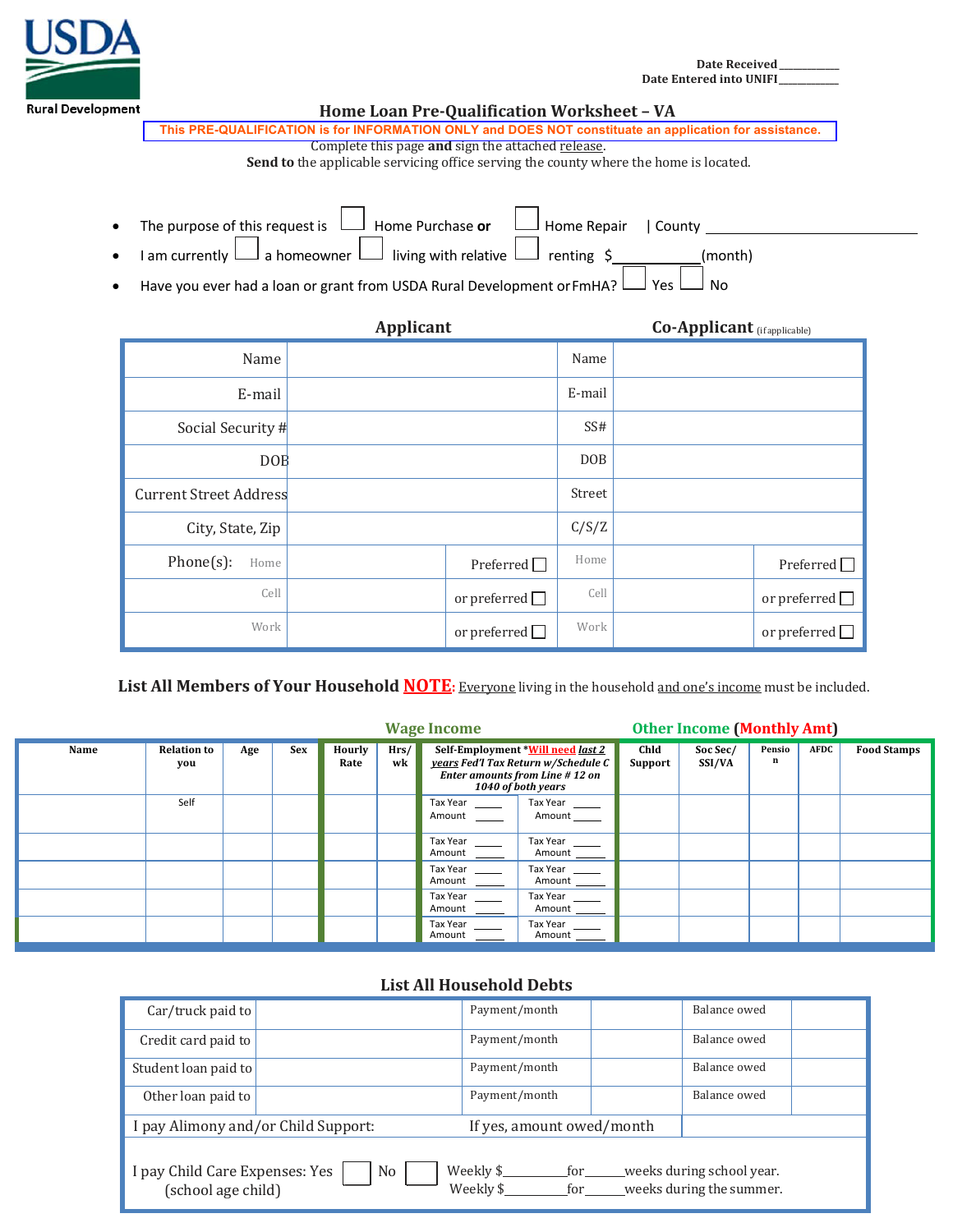#### **United States Department of Agriculture Rural Development Rural Housing Service (RHS) AUTHORIZATION TO RELP** TO:  $\overline{C}$  (For agency to complete as needed)  $\overline{C}$  (For agency to complete as needed)  $\overline{C}$ RE: <u>International Complete and the Complete of the complete as needed</u> as needed as new section for a new section for a Account or Other Identifying Number (Type or <del>-----------------------</del> Customer Name I, and/or adults in my household, have applied for or obtained **ligTeam Staff will complete those lines** lice (RHS), part of the Rural Development mission area of the United States Department of Agriculture. As part of this part of this part of this part of the Nural Development mission area of the United States Development and process or in considering my household for interest credit, payment assistance, or other servicing assistance on such loan, RHS may verify information contained in my request for assistance and in other documents required in our documents required in our documents required in our documents required in our documents required in our docume connection with the request. *2015-05-05 13:13:20* -------------------------------------------- Leave this blank. USDA staff will fill in as *2015-05-05 13:13:38* nedto complete your application for a Leave this blank. USDA staff will fill in as ------------------------------------------- home loan or home repair loan. *2015-05-05 13:13:41* -------------------------------------------- Print or type your name here. Do not write in the two blanks above. USA

I, or another adult in my household, authorize you to provide to RHS for verification purposes the following applicable information:

- Past and present employment or income records.
- Bank account, stock holdings, and any other asset balances.
- Past and present landlord references.
- Other consumer credit references.

If the request is for a new loan or grant, I further authorize RHS to order a consumer credit report and verify other credit information.

I understand that under the Right to Financial Privacy Act of 1978, 12 U.S.C. 3401, et seq., RHS is authorized to access my financial records held by financial institutions in connection with the consideration or administration of assistance to me. I also understand that financial records involving my loan and loan application will be available to RHS without further notice or authorization, but will not be disclosed or released by RHS to another Government agency or department or used for another purpose without my consent except as required or permitted by law.

This authorization is valid for the life of the loan.

The recipient of this form may rely on the Government's representation that the loan is still in existence.

The information RHS obtains is only to be used to process my request for a loan or grant, interest credit, payment assistance, or other servicing assistance. I acknowledge that I have received a copy of the Notice to Applicant Regarding Privacy Act Information. I understand that if I have requested interest credit or payment assistance, this authorization to release information will cover any future requests for such assistance and that I will not be renotified of the Privacy Act information unless the Privacy Act information has changed concerning use of such information.

| A copy of this authorization may be accepted as an original.                                                                                                                                                                                                                                                                                                                                                                                | 2015-05-05 09:31:51 ا                                                                   |  |  |  |
|---------------------------------------------------------------------------------------------------------------------------------------------------------------------------------------------------------------------------------------------------------------------------------------------------------------------------------------------------------------------------------------------------------------------------------------------|-----------------------------------------------------------------------------------------|--|--|--|
| Your prompt reply is appreciated.                                                                                                                                                                                                                                                                                                                                                                                                           | Each adult over 18 living in the household interior a copy of this release form. Print, |  |  |  |
|                                                                                                                                                                                                                                                                                                                                                                                                                                             | sign and return one copy of this release!                                               |  |  |  |
|                                                                                                                                                                                                                                                                                                                                                                                                                                             | <i>for each adult.</i>                                                                  |  |  |  |
| Signature (Applicant or adult household member)                                                                                                                                                                                                                                                                                                                                                                                             | NOTE: By signing your name on this pape                                                 |  |  |  |
| According to the Paperwork Reduction Act of 1995, no persons are required to respond to a collection of informat <b>yare also confirming that all information</b><br>number for this information collection is 0575-0172. The time required to complete this information collection is eprovided on the pre-application<br>instructions, searching existing data sources, gathering and maintaining the data needed, and completing and rev | worksheet, above, is true and correct to                                                |  |  |  |
| RHS Is An Equal Opportunity Lender                                                                                                                                                                                                                                                                                                                                                                                                          |                                                                                         |  |  |  |

## SEE ATTACHED PRIVACY ACT NOTICE BELOW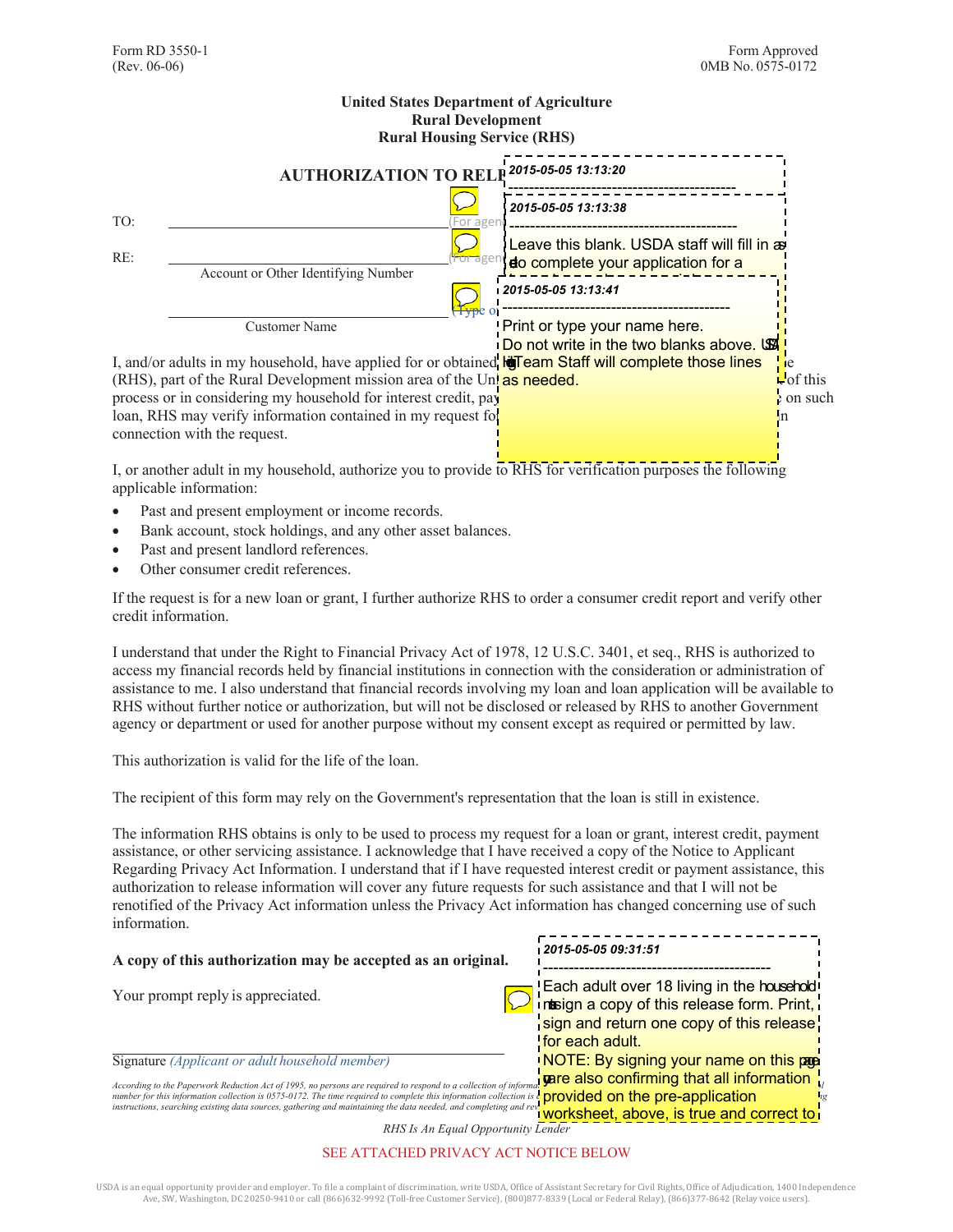

I, or another adult in my household, authorize you to provide to RHS for verification purposes the following applicable information:

- Past and present employment or income records.
- Bank account, stock holdings, and any other asset balances.
- Past and present landlord references.
- Other consumer credit references.

If the request is for a new loan or grant, I further authorize RHS to order a consumer credit report and verify other credit information.

I understand that under the Right to Financial Privacy Act of 1978, 12 U.S.C. 3401, et seq., RHS is authorized to access my financial records held by financial institutions in connection with the consideration or administration of assistance to me. I also understand that financial records involving my loan and loan application will be available to RHS without further notice or authorization, but will not be disclosed or released by RHS to another Government agency or department or used for another purpose without my consent except as required or permitted by law.

This authorization is valid for the life of the loan.

The recipient of this form may rely on the Government's representation that the loan is still in existence.

The information RHS obtains is only to be used to process my request for a loan or grant, interest credit, payment assistance, or other servicing assistance. I acknowledge that I have received a copy of the Notice to Applicant Regarding Privacy Act Information. I understand that if I have requested interest credit or payment assistance, this authorization to release information will cover any future requests for such assistance and that I will not be renotified of the Privacy Act information unless the Privacy Act information has changed concerning use of such information.

### **A copy of this authorization may be accepted as an original.**

Your prompt reply is appreciated.

#### Signature *(Applicant or adult household member)* Date

*According to the Paperwork Reduction Act of 1995, no persons are required to respond to a collection of information unless as displays a valid OMB control number. The valid OMB control*  number for this information collection is 0575-0172. The time required to complete this information collection is estimated to average 5 minutes per response, including the time for reviewing<br>instructions, searching existi

*RHS Is An Equal Opportunity Lender*

### SEE ATTACHED PRIVACY ACT NOTICE BELOW

USDA is an equal opportunity provider and employer. To file a complaint of discrimination, write USDA, Office of Assistant Secretary for Civil Rights, Office of Adjudication, 1400 Independence Ave, SW, Washington, DC 20250-9410 or call (866)632-9992 (Toll-free Customer Service), (800)877-8339 (Local or Federal Relay), (866)377-8642 (Relay voice users).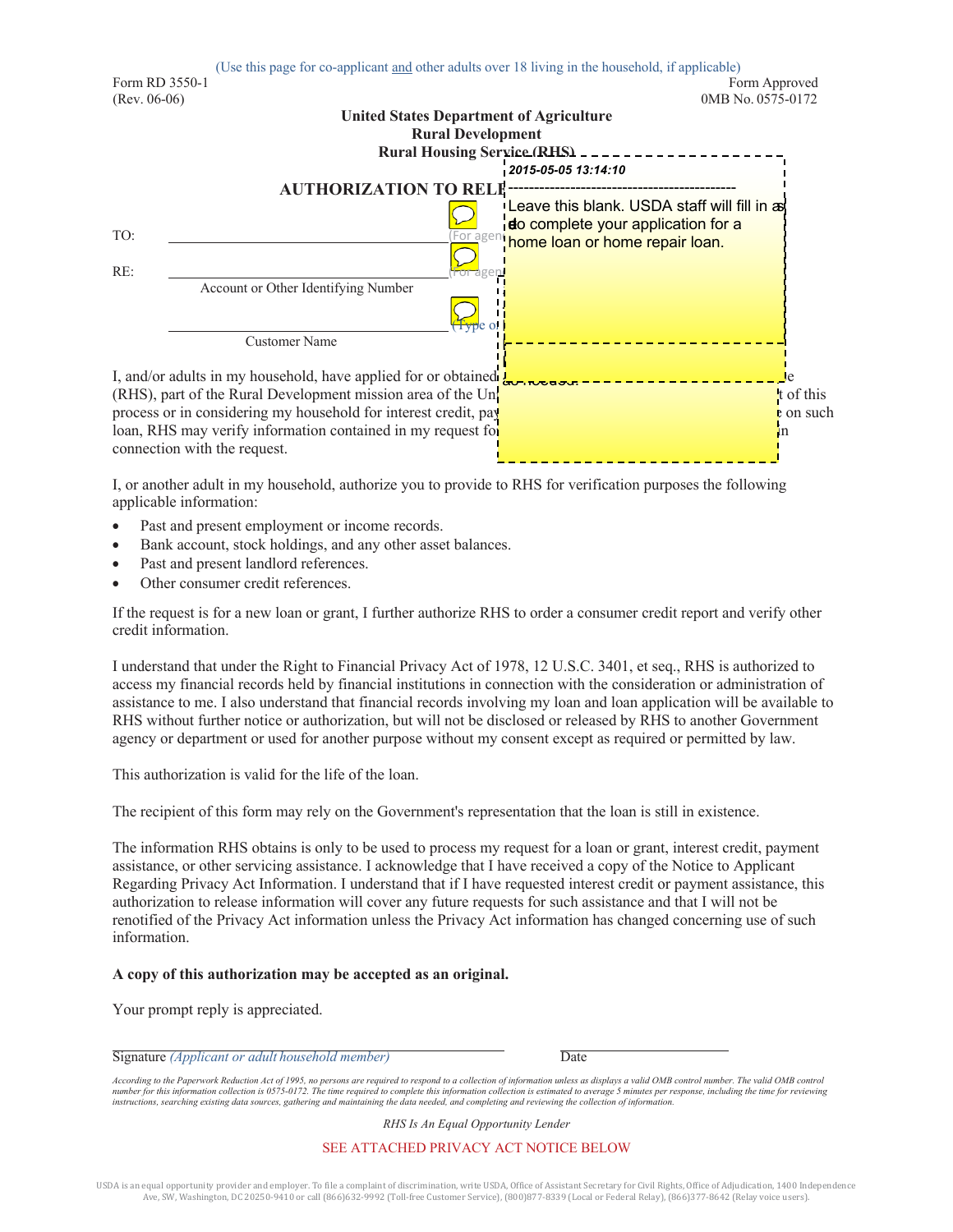### **NOTICE TO APPLICANT REGARDING PRIVACY ACT INFORMATION**

The information requested on this form is authorized to be collected by the Rural Housing Service (RHS), Rural Business-Cooperative Services (RBS), Rural Utilities Service (RUS) or the Farm Service Agency (FSA) (''the agency'') by title V of the Housing Act of 1949, as amended (42 U.S.C. 1471 et seq.) or by the Consolidated Farm and Rural Development Act (7 U.S.C. 1921 et seq.), or by other laws administered by RHS, RBS, RUS or FSA.

Disclosure of information requested is voluntary. However, failure to disclose certain items of information requested, including your Social Security Number or Federal Identification Number, may result in a delay in the processing of an application or its rejection. Information provided may be used outside of the agency for the following purposes:

- 1. When a record on its face, or in conjunction with other records, indicates a violation or potential violation of law, whether civil, criminal or regulatory in nature, and whether arising by general statute or particular program statute, or by regulation, rule, or order issued pursuant thereto, disclosure may be made to the appropriate agency, whether Federal, foreign, State, local, or tribal, or other public authority responsible for enforcing, investigating or prosecuting such violation or charged with enforcing or implementing the statute, or rule, regulation, or order issued pursuant thereto, if the information disclosed is relevant to any enforcement, regulatory, investigative, or prosecutive responsibility of the receivingentity.
- 2. A record from this system of records may be disclosed to a Member of Congress or to a Congressional staff member in response to an inquiry of the Congressional office made at the written request of the constituent about whom the record is maintained.
- 3. Rural Development will provide information from this system to the U.S. Department of the Treasury and to other Federal agencies maintaining debt servicing centers, in connection with overdue debts, in order to participate in the Treasury Offset Program as required by the Debt Collection Improvement Act, Pub. L. 104-134, Section 31001.
- 4. Disclosure of the name, home address, and information concerning default on loan repayment when the default involves a security interest in tribal allotted or trust land. Pursuant to the Cranston-Gonzales National Affordable Housing Act of 1990 (42 U.S.C. 12701 et seq.), liquidation may be pursued only after offering to transfer the account to an eligible tribal member, the tribe, or the Indian Housing Authority serving the tribe(s).
- 5. Referral of names, home addresses, social security numbers, and financial information to a collection or servicing contractor, financial institution, or a local, State, or Federal agency, when Rural Development determines such referral is appropriate for servicing or collecting the borrower's account or as provided for in contracts with servicing or collection agencies.
- 6. It shall be a routine use of the records in this system of records to disclose them in a proceeding before a court or adjudicative body, when: (a) the agency or any component thereof; or (b) any employee of the agency in his or her official capacity; or (c) any employee of the agency in his or her individual capacity where the agency has agreed to represent the employee, or (d) the United States is a party to litigation or has an interest in such litigation, and by careful review, the agency determines that the records are both relevant and necessary to the litigation, provided; however, that in each case, the agency determines that disclosure of the records is a use of the information contained in the records that is compatible with the purpose for which the agency collected the records.
- 7. Referral of names, home addresses, and financial information for selected borrowers to financial consultants, advisors, lending institutions, packagers, agents and private or commercial credit sources, when Rural Development determines such referral is appropriate to encourage the borrower to refinance the Rural Development indebtedness as required by title V of the Housing Act of 1949, as amended (42 U.S.C. 1471), or to assist the borrower in the sale of theproperty.
- 8. Referral of legally enforceable debts to the Department of the Treasury, Internal Revenue Service (IRS), to be offset against any tax refund that may become due the debtor for the tax year in which the referral is made, in accordance with the IRS regulations at 26 C.F.R. 301.6402-6T, Offset of Past Due Legally Enforceable Debt Against Overpayment, and under the authority contained in 31 U.S.C. 3720A.
- 9. Referral of information regarding indebtedness to the Defense Manpower Data Center, Department of Defense, and the United States Postal Service for the purpose of conducting computer matching programs to identify and locate individuals receiving Federal salary or benefit payments and who are delinquent in their repayment of debts owed to the U.S. Government under certain programs administered by Rural Development in order to collect debts under the provisions of the Debt Collection Act of 1982 (5 U.S.C. 5514) by voluntary repayment, administrative or salary offset procedures, or by collection agencies.
- 10. Referral of names, home addresses, and financial information to lending institutions when Rural Development determines the individual may be financially capable of qualifying for credit with or without a guarantee.
- 11. Disclosure of names, home addresses, social security numbers, and financial information to lending institutions that have a lien against the same property as Rural Development for the purpose of the collection of the debt. These loans can be under the direct and guaranteed loan programs.